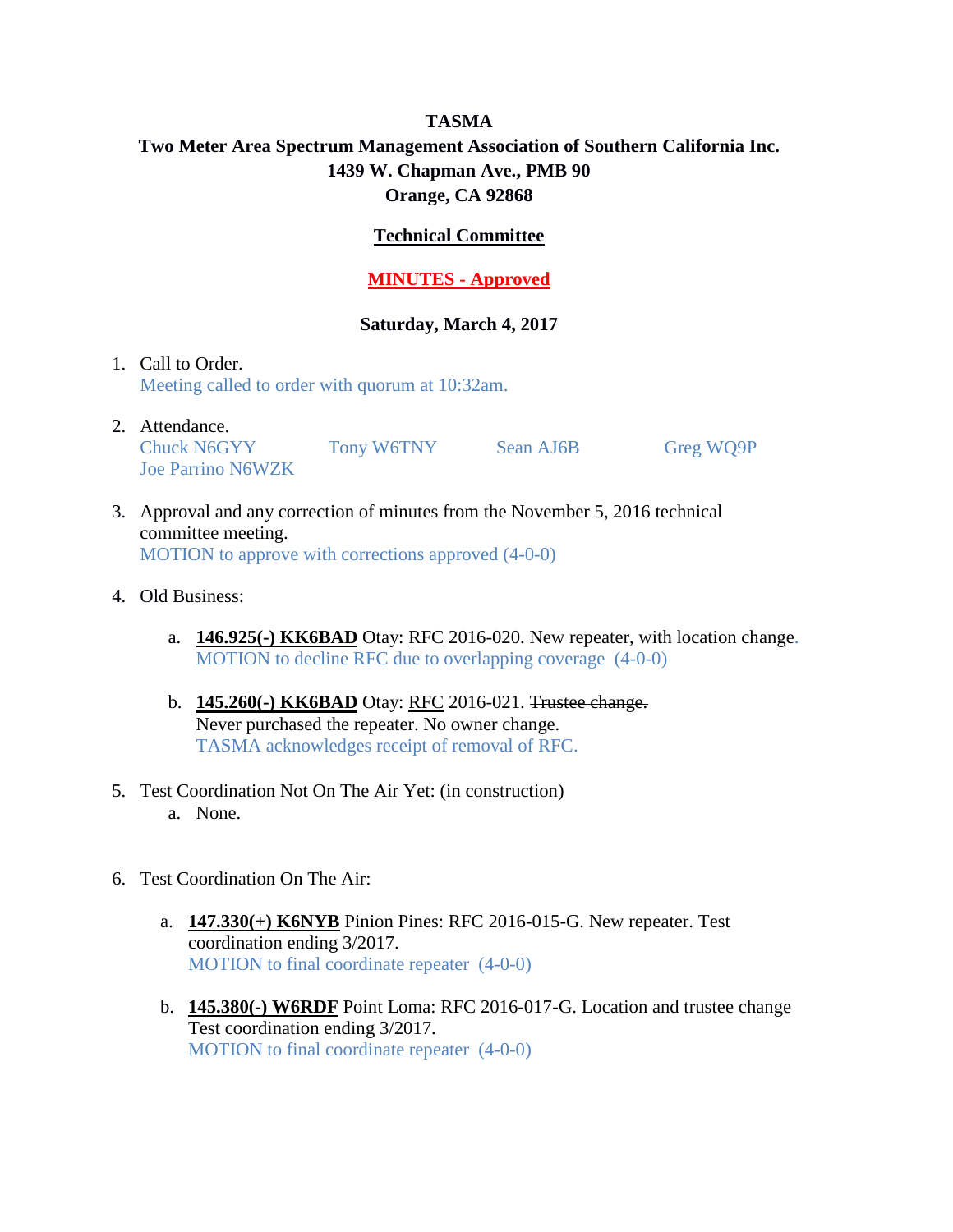- c. **147.030(+) N6XPG** Fullerton: RFC 2016-012-T. New repeater. test coordination ending 7/2017. No action required at this time.
- d. **146.805(-) K6MJK** Carlsbad: RFC 2016-010-K. New repeater. test coordination ends 3/2017. MOTION to final coordinate repeater (4-0-0)
- e. **147.705(-) NT6T** Goleta: RFC 2016-018-G. New repeater. test coordination ends 7/2017 No action required at this time.
- f. **146.115(+) KB6DMZ** Moreno Valley: RFC 2016-019-K. New repeater. test coordination ends 7/2017 No action required at this time.
- g. **147.180(+) N6CYP** Cypress: RFC 2016-026-K. New repeater test coordination ends 7/2017. No action required at this time.
- h. **146.970(-) KA3AJM** Vista: RFC 2016-028-C. Location change. test coordination ends 7/2017. No action required at this time.
- i. **146.655(-) AB6MV** Moreno Valley: RFC 2016-014-K. Location and trustee change. Test coordination ends 7/2017. No action required at this time.
- j. **147.270(+) WA6ZTR** LA County DCS: RFC 2016-001-C. Test coordination ending 11/2017. No action required at this time.
- 7. New Business
	- a. **147.945(-) KK6KD** San Diego: RFC 2017-001-T. New repeater Tabled to next meeting, conflicts with a repeater currently coordinated which may be off the air, see 7i.
	- b. **147.180(+) N6WZK** Bell: RFC 2017-002-K. New repeater Tabled to next meeting, working out a possible frequency swap to be able to coordinate this repeater without conflict.